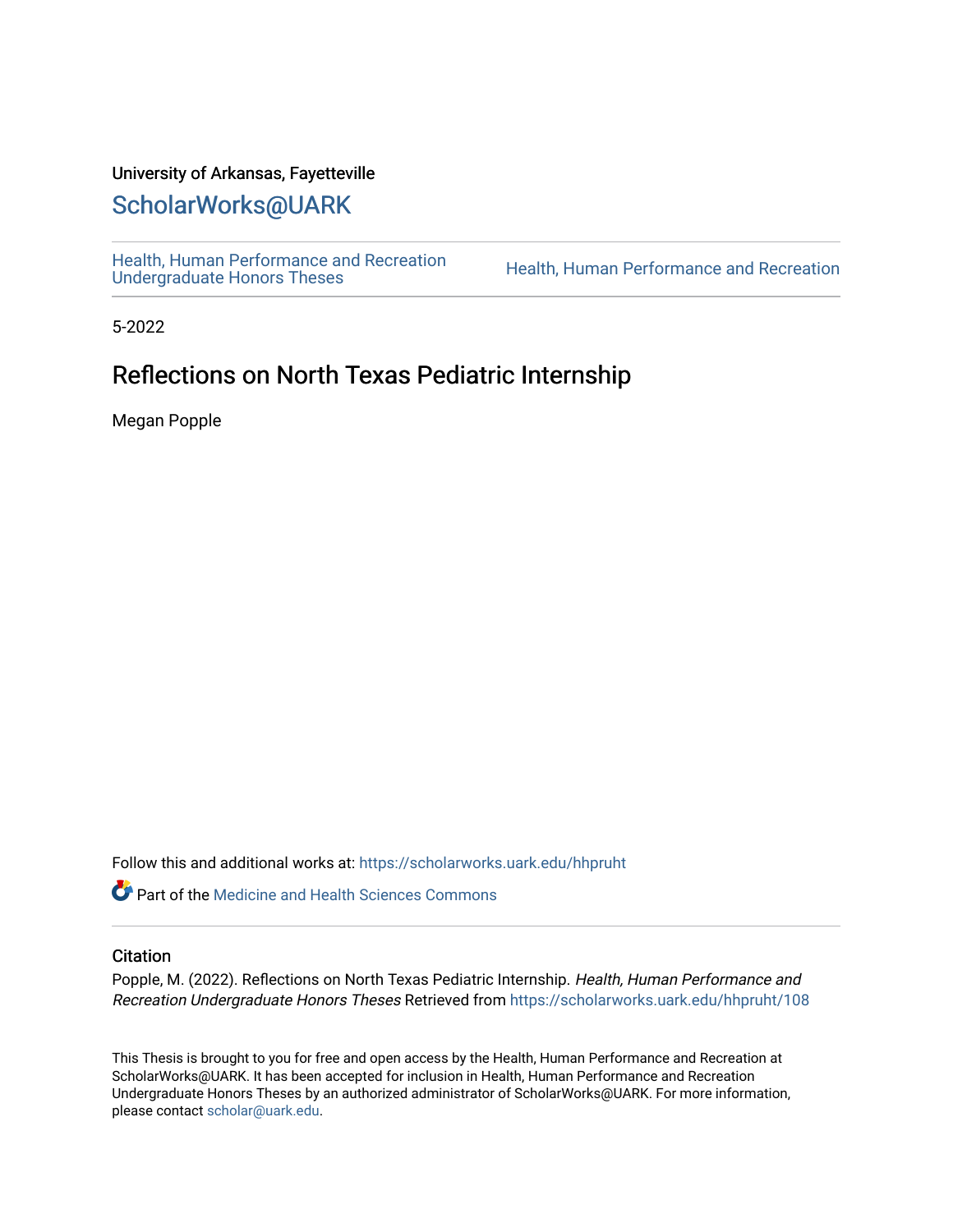Reflections on North Texas Pediatric Internship

Megan Popple

University of Arkansas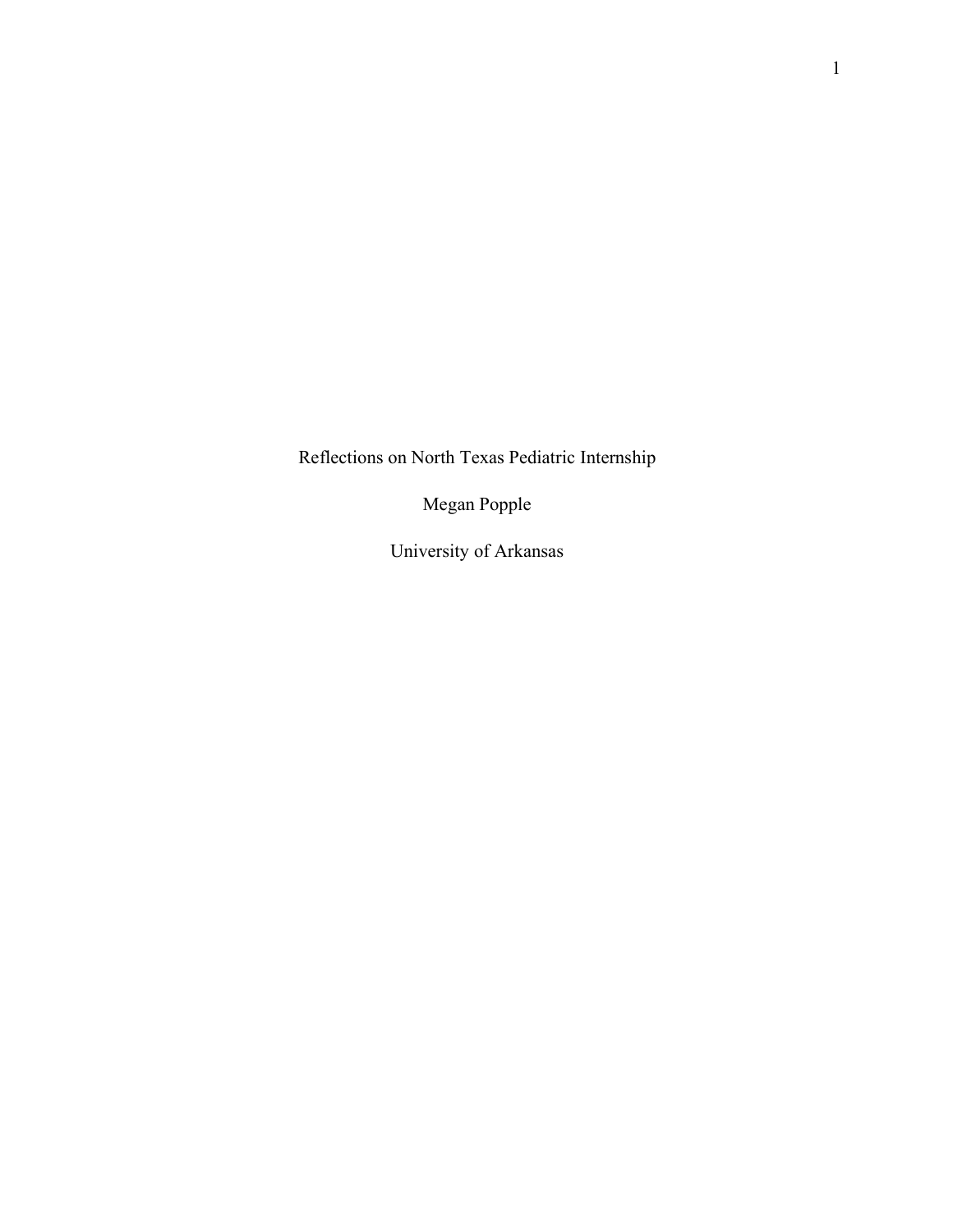#### **Reflections on North Texas Pediatric Internship**

For my honors project, I had the opportunity to work as a medical assistant at Irving Pediatrics, located just outside of Dallas, Texas. Under the supervision of Dr. Muhammed Haq, this position proved to be a positive learning experience as I gained a better understanding of the inter-collaborative nature of healthcare and the pediatric specialty as a whole. Working throughout the summer of 2020, I was able to experience first-hand how the COVID-19 pandemic forced changes in pediatric healthcare. In this essay, I will provide a description of my internship, overall analysis of my experience, and a literature review investigating the effects COVID-19 has had on pediatric vaccination rates and parental hesitancy.

### **Summary of Activities**

Irving Pediatrics provides services for children ages 0-18 including well visits, sports physicals, vaccinations, allergy treatments, strep testing, hemoglobin tests, and urinalyses. The practice is made up of two physicians, three nurse practitioners, and five medical assistants. I worked alongside Dr. Muhammed Haq and his wife, Dr. Sara Hasham, who founded the practice over ten years ago. I was also fortunate enough to occasionally observe Esther Wooten, a parttime nurse practitioner. My internship at the clinic consisted of three different jobs: taking vitals and medical histories, shadowing providers, and working the COVID-19 desk.

For many of my shifts, I was responsible for taking the patients' vitals. I measured weight, height, blood pressure (if over the age of three), temperature, heart rate, oxygen saturation, and respiratory levels. If the child was an infant, I measured their body length and head circumference with a measuring tape. For yearly physicals, I conducted hearing and vision exams. After all vitals were recorded, I asked the parent or guardian what medications the child was taking, symptoms the child was experiencing (if a sick visit), and what concerns the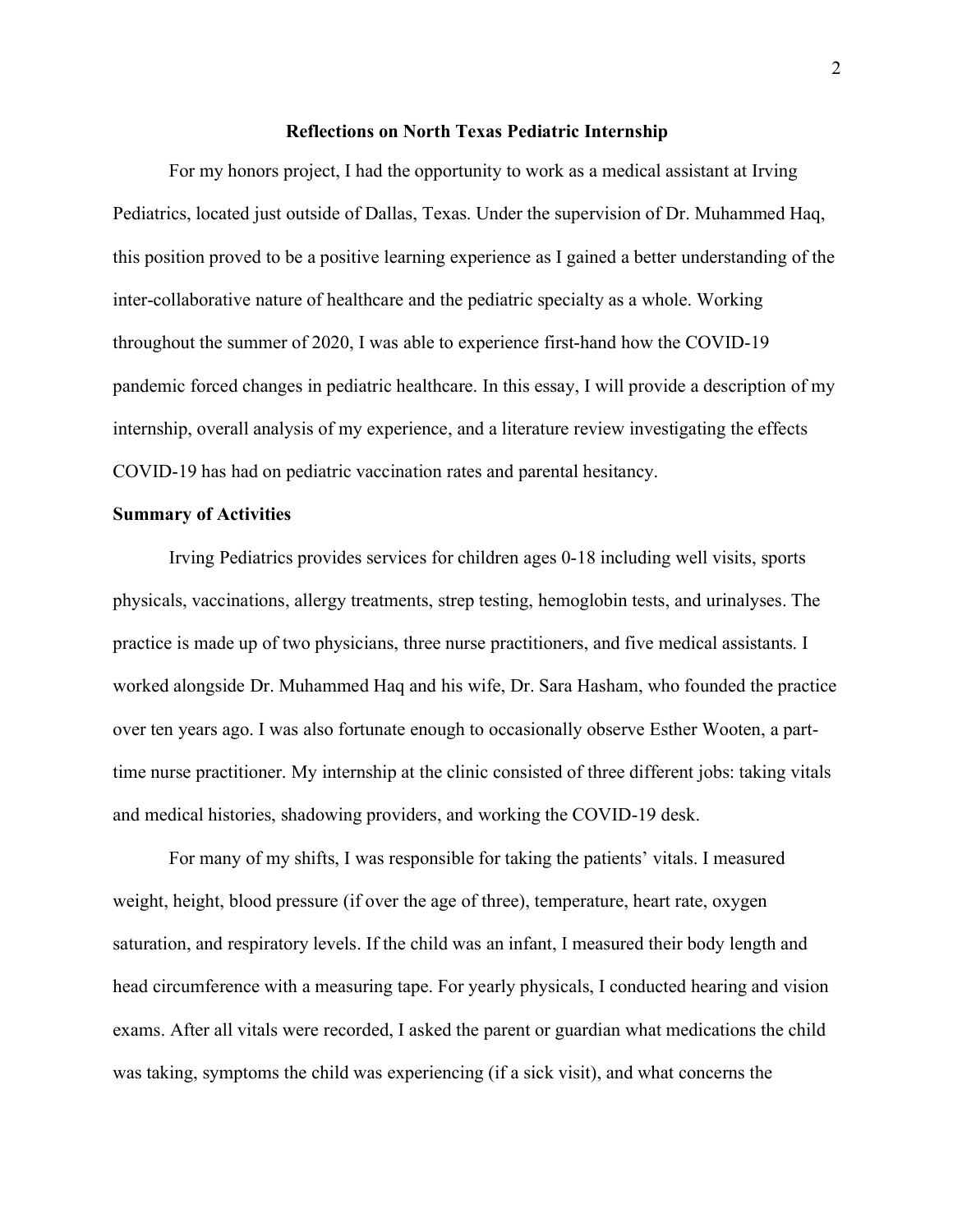parent/guardian had. Some visits required hemoglobin tests. If this was the case, I would perform a fingerstick and test the sample. All vitals were documented in the eClincalWorks software system so that they were easily accessible among all providers. If the patient was scheduled for a well-visit, I created growth charts that included data from previous visits. This was completed for height, weight, and head circumference up to three years. These graphs were then given to the provider to make sure the patient was following their growth curve and made it easy to see how the child compared to others their same age.

During my time at Irving Pediatrics, I was also responsible for working the COVID-19 table located directly in front of the office's door. The patient and their parent/guardian had to pass the table before checking-in for their appointment. At this time, COVID-19 testing was not available in the clinic and COVID patients were not being seen. First, I would make sure the patient was accompanied by only one parent/guardian and that everyone over the age of two was wearing a mask. If they were not, it was my responsibility to provide them with one. Then, I would ask the parent/guardian to fill out a questionnaire asking if they had experienced symptoms of COVID-19 or travelled within the last two weeks. Lastly, I would take the entire party's temperature to make sure they did not have a fever. If signs of COVID-19 were not present, the patient and their parent/guardian were allowed to proceed. Between patients, I was also responsible for disinfecting the waiting area, answering phone calls, and scheduling appointments.

On days that I was not processing patients or working the COVID-19 table, I shadowed one of the physicians or nurse practitioners. This was a valuable experience for me because I was able to see the similarities and differences between the different types of providers as well as encounter a variety of different cases. Between patients, I observed the provider chart and had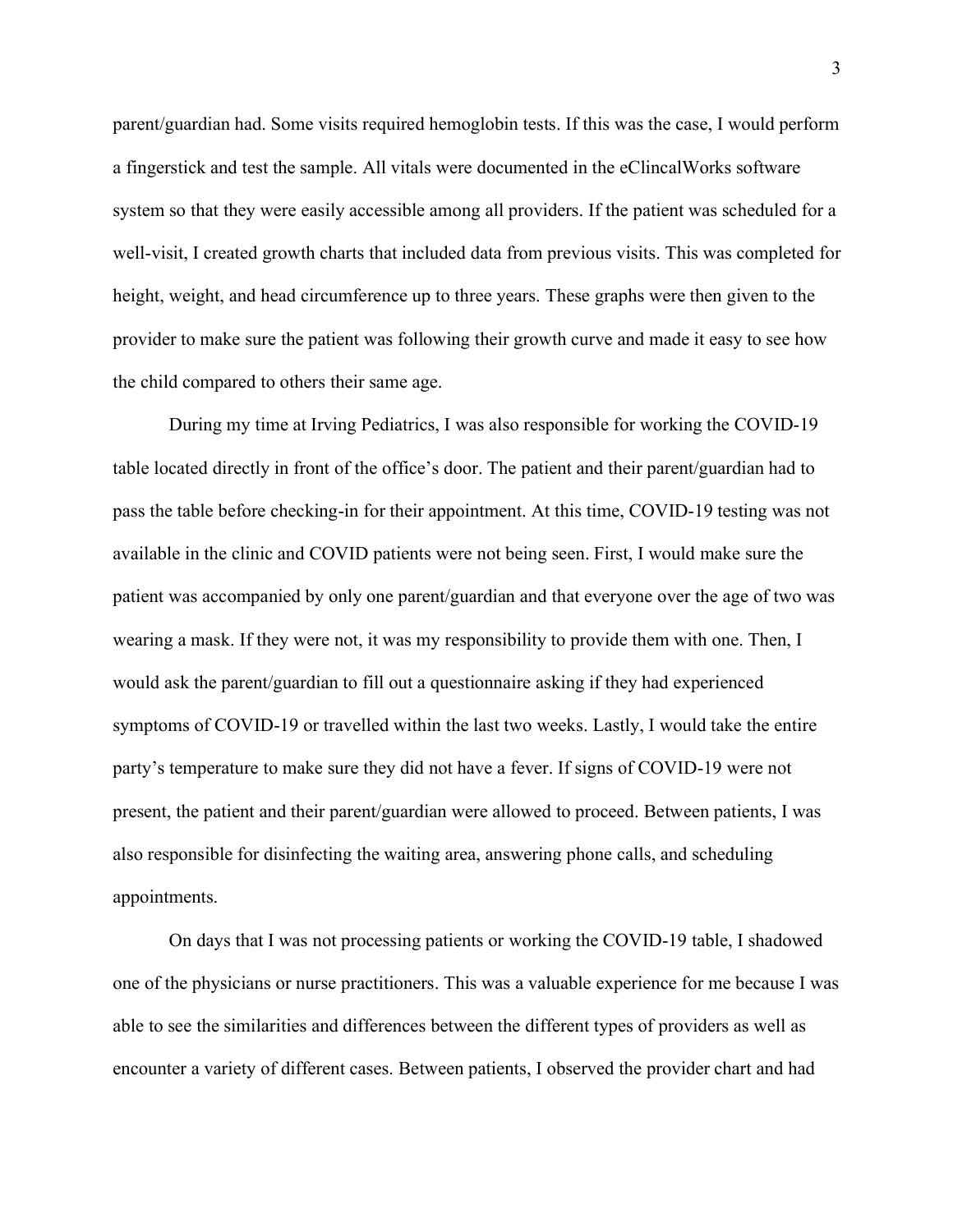the opportunity to ask questions. Due to COVID-19, I was also able to witness the rise of telemedicine. Throughout my time at the clinic, more and more appointments were booked via video call if they did not require a physical examination. As a future healthcare provider, this was important for me to experience as this is a mode of healthcare I do not expect to disappear.

## **First Objective**

The following paragraphs will detail my experiences related to three goals I hoped to achieve during my time at Irving Pediatrics. My first objective was to use this experience to determine whether I wanted to pursue physician assistant (PA) or medical school. Although Irving Pediatrics did not have a PA as part of their team, I was able to see the differences between physicians and mid-level providers by working alongside nurse practitioners. I liked how the nurse practitioners at the clinic were autonomous and maintained a positive relationship with their supervising physician. They saw their own patients, prescribed medicine, and were sometimes the only providers when Dr. Haq and Dr. Hasham were absent. Every nurse practitioner I met appeared to love their job and seemed to genuinely enjoy coming into work every day. Some patients even preferred to see one of the nurse practitioners. The only specific example I encountered that a nurse practitioner was unable to do was prescribe Schedule II drugs that could lead to severe psychological or physical dependence.

During my time at Irving Pediatrics, Dr. Haq was like a mentor to me. For example, he shared what his journey was like becoming an MD and how he balances his work and personal life. He inspired me to do more research on the PA profession and compare it with that of an MD. Although I have the upmost respect for MDs, I realized that this was personally not the right path for me. For example, I liked the flexibility and work-life balance the PA profession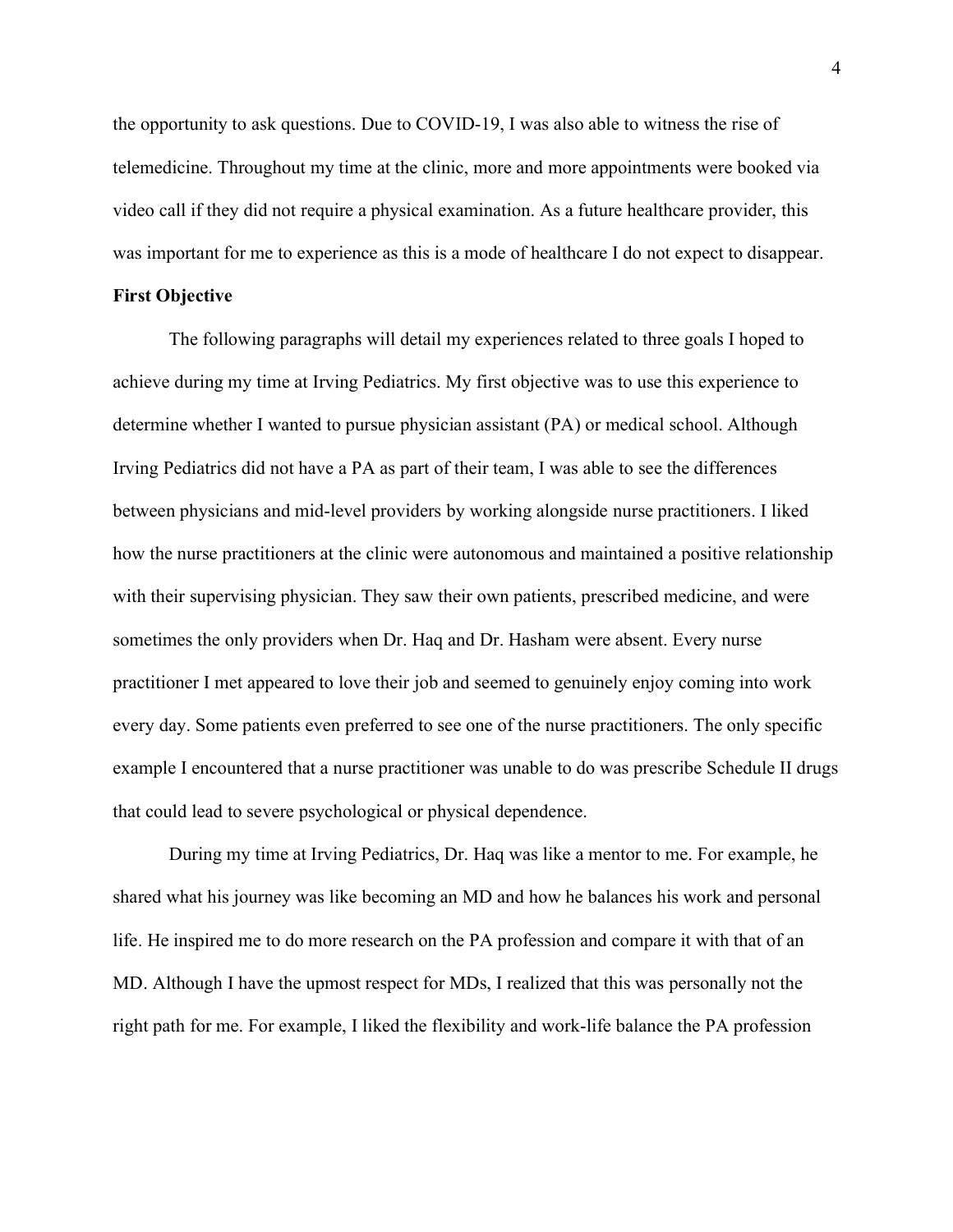had to offer. The combination of Dr. Haq's invaluable advice and observing the roles of midlevel providers helped me conclude that I wanted to become a physician assistant.

## **Second Objective**

My second goal during my internship was to gain a better understanding of the intercollaborative nature of healthcare and grow my communication skills to effectively fulfill my role in a patient's care. Irving Pediatric's mission is to provide the highest quality healthcare and to be a "medical home" to their patients. It is important for parents to feel comfortable bringing their children to the practice and have trust in the care that they are receiving. I was able witness moments where the providers successfully interacted with difficult patients, adjusted to language barriers, exhibited empathy, and clearly presened diagnoses and treatment plans. Communication skills are necessary in keeping your patients coming back to your practice.

My experiences during this internship have made me more comfortable communicating and working collaboratively with healthcare staff. As a future PA, I will work alongside doctors, specialists, nurses, therapists, and managers. Everyone has a unique and significant role to play in a patient's care whether it is the receptionist booking an appointment or the physician prescribing a treatment plan. One mistake in any role could be detrimental. For example, simply measuring head circumference incorrectly could cause a baby to be placed in the wrong growth curve. If this is not immediately fixed, the mistake could bring future diagnoses that are incorrect. However, on the positive side, working in a team-setting brings the ability to catch other's mistakes.

Everyone in the clinic was a team player and never refrained from helping another staff member. For example, Dr. Haq would often consult one of the nurse practitioners if he wanted a second opinion on a case. Everyone has one goal: to optimize patient care. This should not be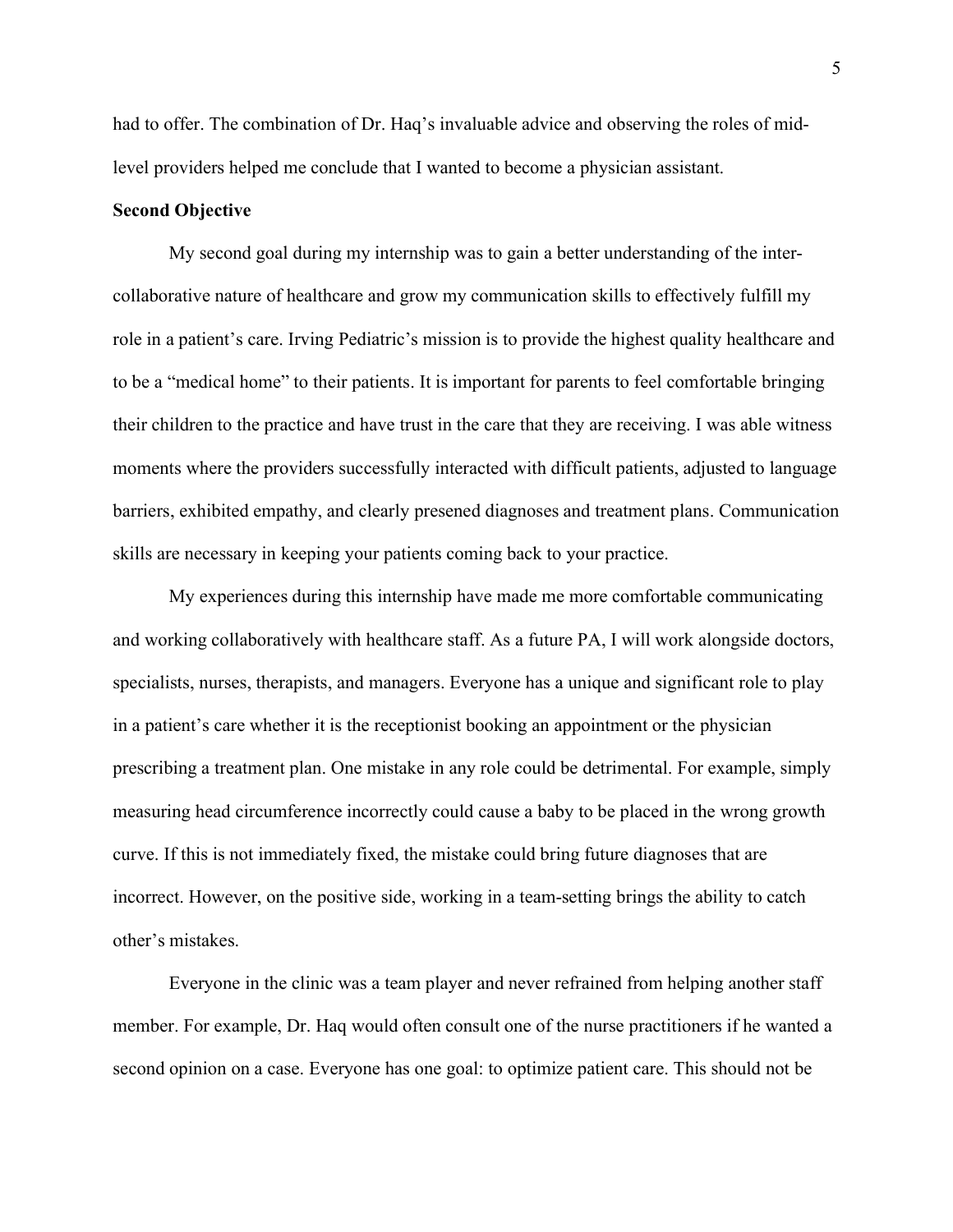placed solely on the doctor's shoulders. At the beginning of the internship, I would have been afraid to interact with a patient on my own. Now I feel completely comfortable doing so.

#### **Third Objective**

My final goal was to grow my knowledge base in the pediatric field and to be able to apply that knowledge. Learning how to take vitals was a valuable experience for me because it was my first time working directly with a patient. As stated before, I was able to learn how to communicate effectively with patients and healthcare staff. I learned an abundance of new medical terminology and was able to see firsthand how a pediatric office is run. This was my first experience implementing learned knowledge into real-world scenarios. For example, I was able to recognize when a patient needed to be tested for strep when they presented symptoms such as sore throat, pain when swelling, fever, and swollen tonsils.

Participating in a hands-on setting taught me that there is a significant difference between textbook medicine and the world of a practicing physician. Patients are extremely complicated. They do not always present classic symptoms or respond to treatment as they should. It takes the ability to solve complex problems and analytical ability to be successful. Paying attention to intricate details is crucial in the world of medicine, especially in the COVID era. If I missed a symptom while screening a patient, I would be the one responsible for exposing the practice to the virus.

Working at Irving Pediatrics was a valuable learning experience that introduced me to the role of a healthcare provider. During a handful of patient interactions, I noticed that many parents were hesitant to vaccinate their children. This sparked my curiosity, and I began to wonder if the COVID-19 pandemic played any sort of role in these parents' decisions. What are the reasons behind these declines? What are some intervention methods that could get these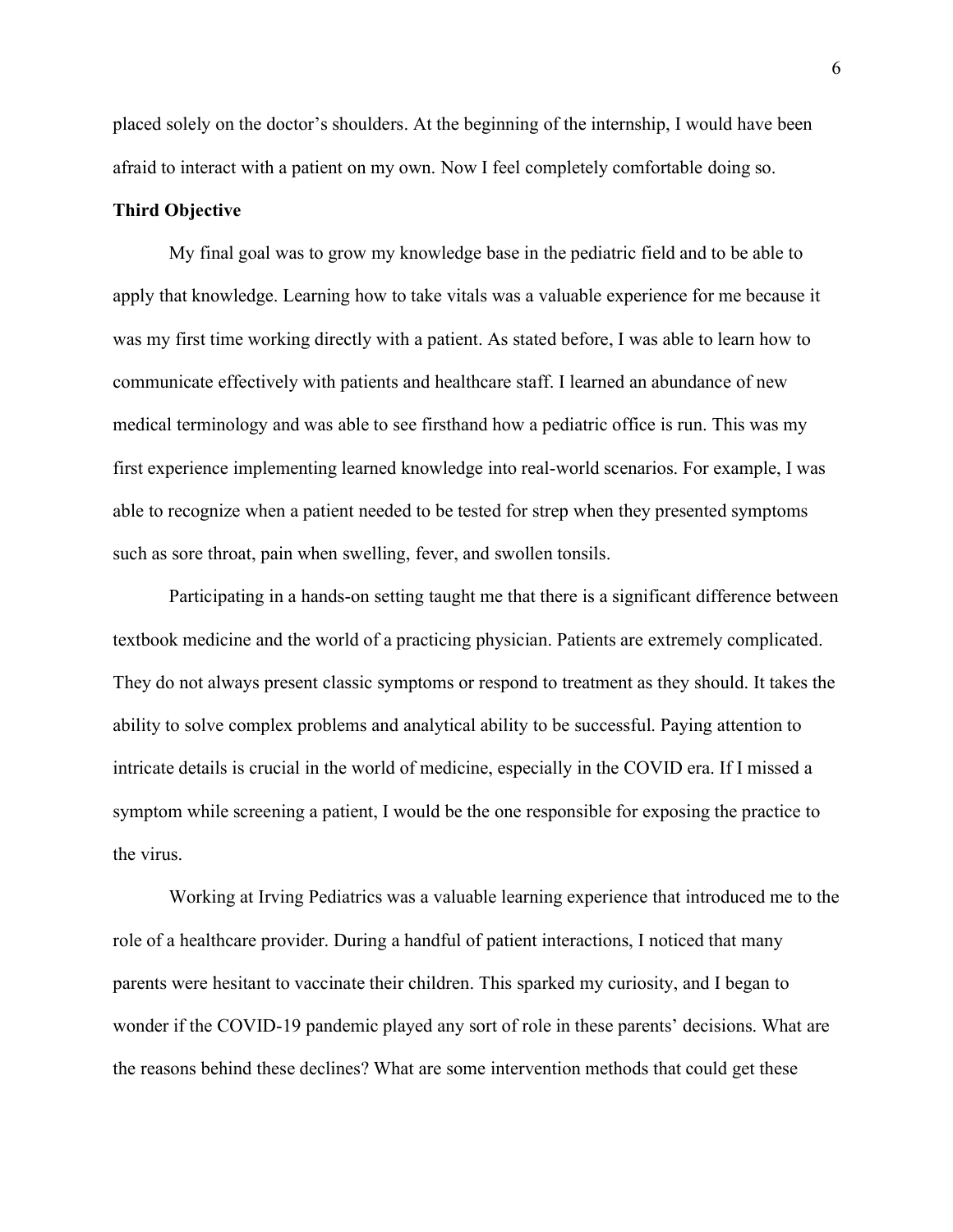children back on schedule? The remainder of this paper will discuss my research found on this important topic.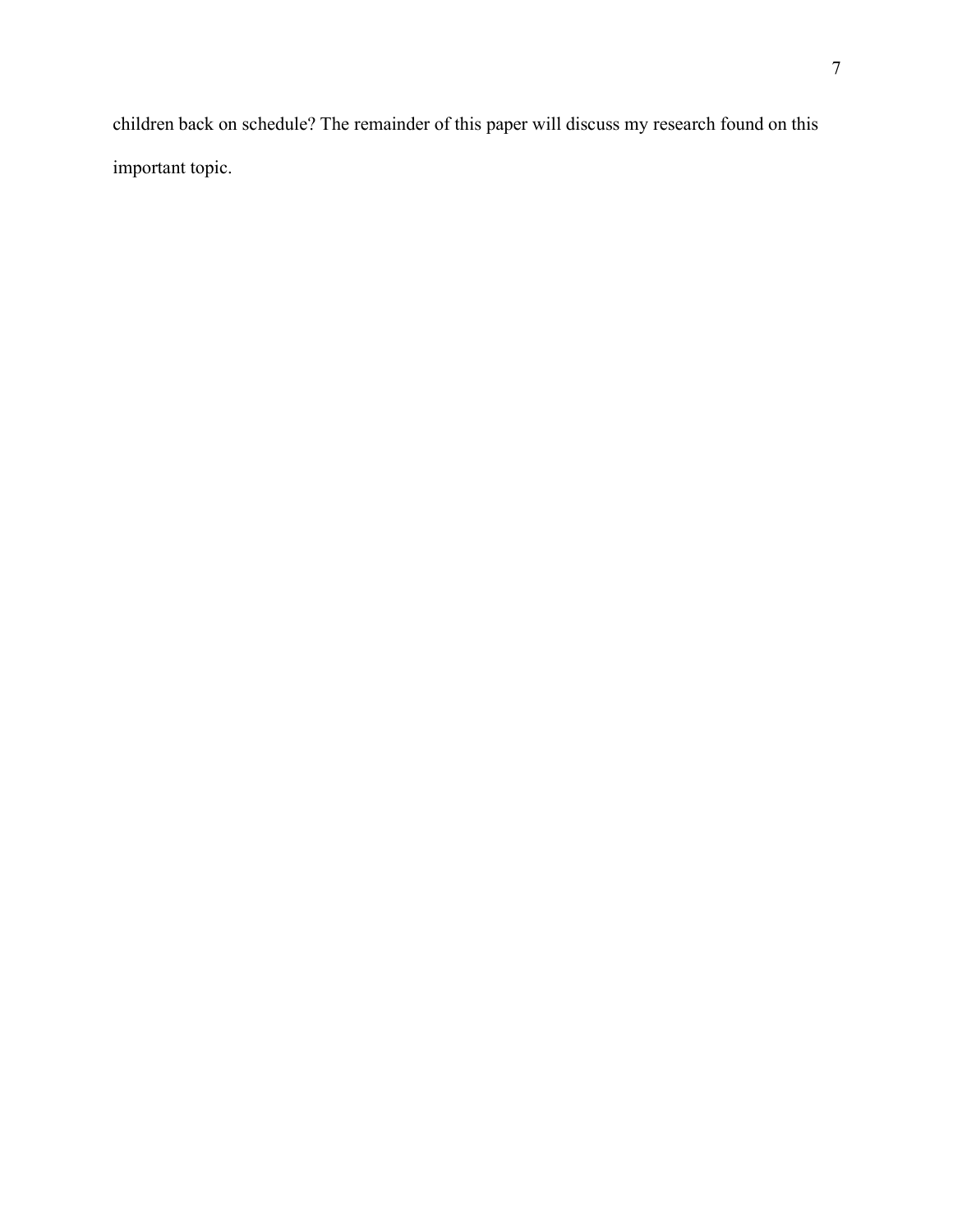#### **Abstract**

This literature review is an examination of how vaccination rates have changed for pediatric routine immunizations since the outbreak of the COVID-19 pandemic and whether it has impacted specific groups of children. Articles were compiled through the PubMed/Medline database and organized in an evidence table. Decreased vaccination rates for children 0-18 years held true across all sources in a variety of different countries. The most common reason for delay was the fear of being infected with COVID-19. Intervention methods for hesitant parents include reminder systems, walk-in/free clinics, and promoting patient education. It is important to understand the effects COVID-19 has had on pediatric routine vaccinations to prevent the spread of preventable diseases and plan intervention methods accordingly.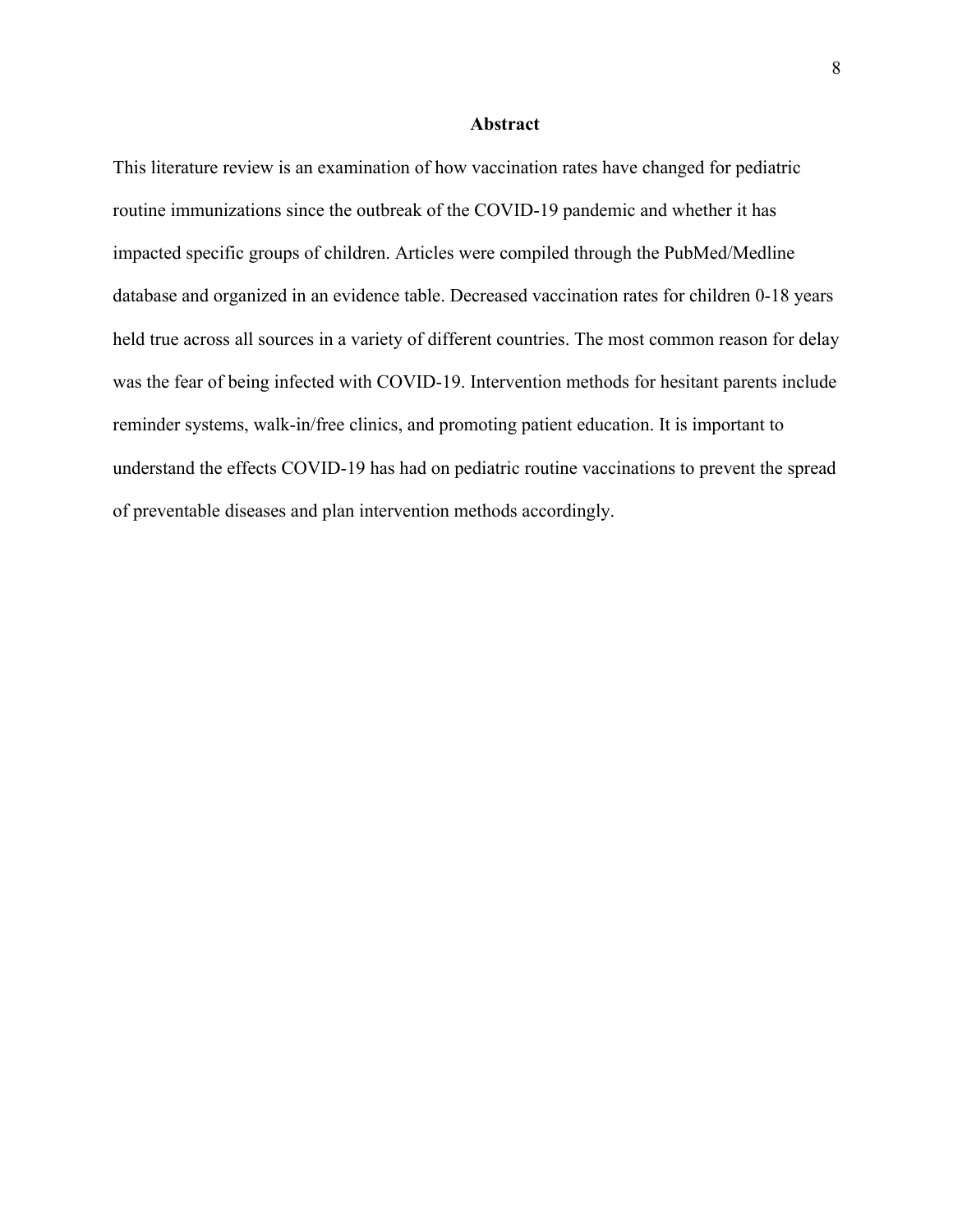### **Review of the Literature**

The COVID-19 pandemic and attempts to limit its transmission have had an unprecedented impact on healthcare services at all levels. This includes routine immunizations for pediatric patients. Before the pandemic, the rate of parental vaccine hesitancy was estimated to be 6.7% for routine childhood vaccines and over 25% for influenza vaccines (Kempe et al., 2020). To make matters worse, the Centers for Disease Control (CDC) reported a significant decline in pediatric vaccine uptake just one week following the national declaration of emergency in March 2020 (Santoli et al., 2020). I experienced vaccine refusal first-hand in multiple patient encounters at Irving Pediatrics. Common concerns underlying hesitancy brought up to Dr. Haq included uncertainty about the need for vaccination as well as questions about vaccine safety and efficacy. Sociodemographic factors associated with parental vaccine hesitancy vary across locations and contexts. There is currently limited data to quantify the impact of COVID-19 on pediatric immunization coverage across the world. In addition, more research is needed to identify whether the pandemic has impacted access to vaccinations differently for specific groups of children (age, race, and/or ethnicity).

In this project, I will conduct a narrative review that addresses how vaccination rates have changed for pediatric routine immunizations since the outbreak of the COVID-19 pandemic and whether it has impacted specific groups of children. It is important to understand the effects COVID-19 has had on pediatric routine vaccinations to prevent the spread of preventable diseases and plan intervention methods accordingly.

In order to answer this question, I conducted a narrative review through the PubMed/Medline database. Exclusion criteria included patients eighteen and older and articles that did not mention COVID-19 or were more than five years old. My focus was within the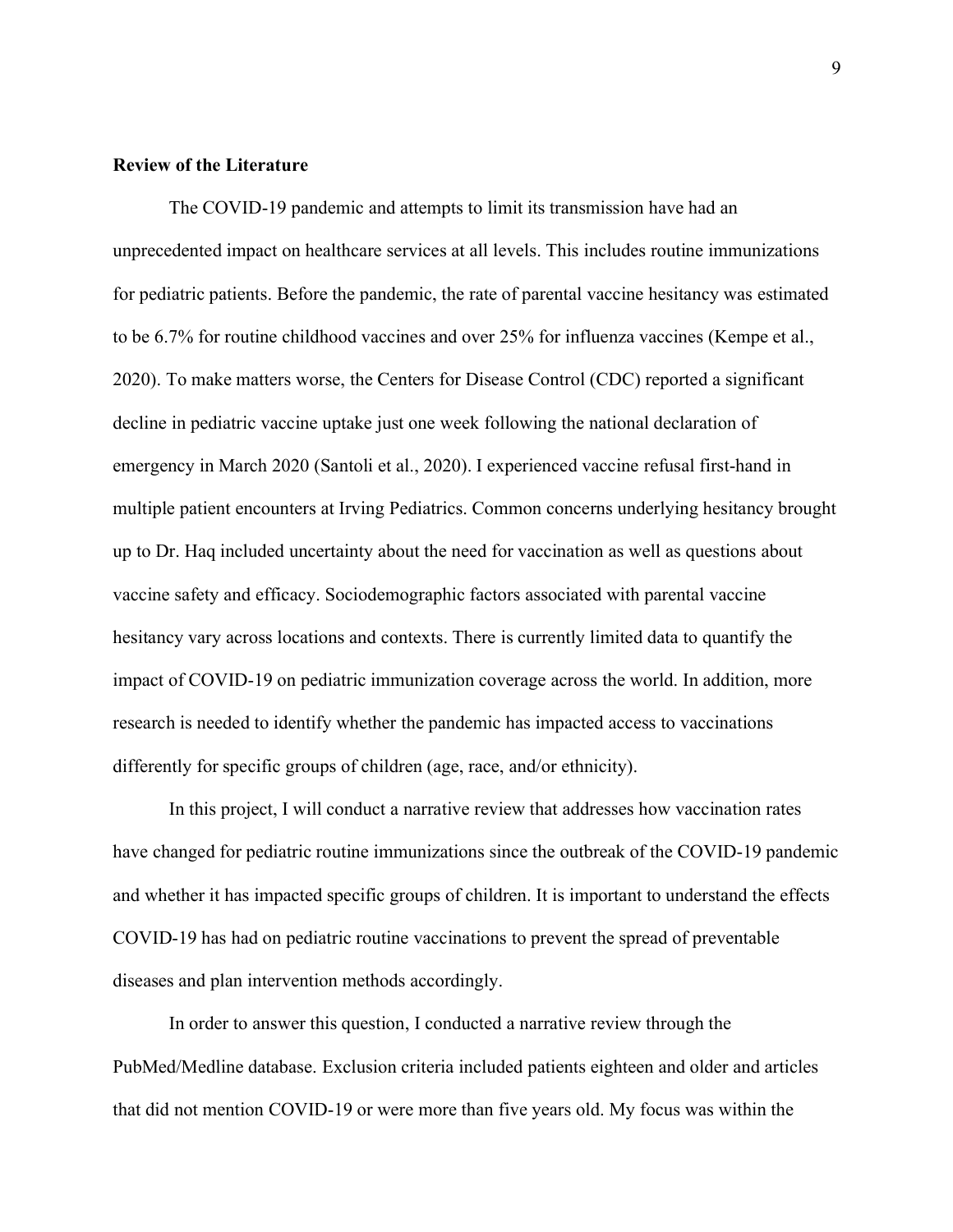United States and Canada, however I included a few articles written in other countries. COVID-19 is a global pandemic that has affected all areas, therefore I felt it was important to include articles outside of the United States.

I was part of all aspects of the research process. Key words for my search were "routine vaccines," "COVID-19," "vaccine hesitancy," and "pediatrics." All included articles answered the question: How does this article address, inform, or support the need for my thesis work? Sources had to be peer-revised and address biases or limitations to be included. This specific narrative review focuses on changes in vaccination rates of pediatric patients before and during COVID-19 and interventions to eliminate vaccine hesitancy during a pandemic. Results were organized in an evidence table. Over fifteen sources were included in the review. Headers included the following: Author & Year, Study Design & Sample Size, Setting, Purpose, and Outcome. My studies are discussed in the review by important findings and how they relate to the bigger picture of my thesis.

Like Irving Pediatrics, most physicians continued scheduling well-visits and vaccination services throughout the pandemic (O'Leary et al., 2021). In addition, most practices implemented COVID-19 related safety guidelines suggested by the CDC such as wearing a mask, limiting the number of people who accompany the patient, enforcing social distancing, and eliminating time spent in the clinic. Only 10% of pediatric physicians reported advising patients and/or parents to delay vaccinations to avoid in-person risks (O'Leary et al., 2021). Nevertheless, well-visits and vaccinations reached their lowest points in April 2020 compared to 2018 and 2019 statistics (Kujawski et al., 2021). In the United States, all pediatric age groups had a significant drop in mean immunization rates immediately following the CDC's release of social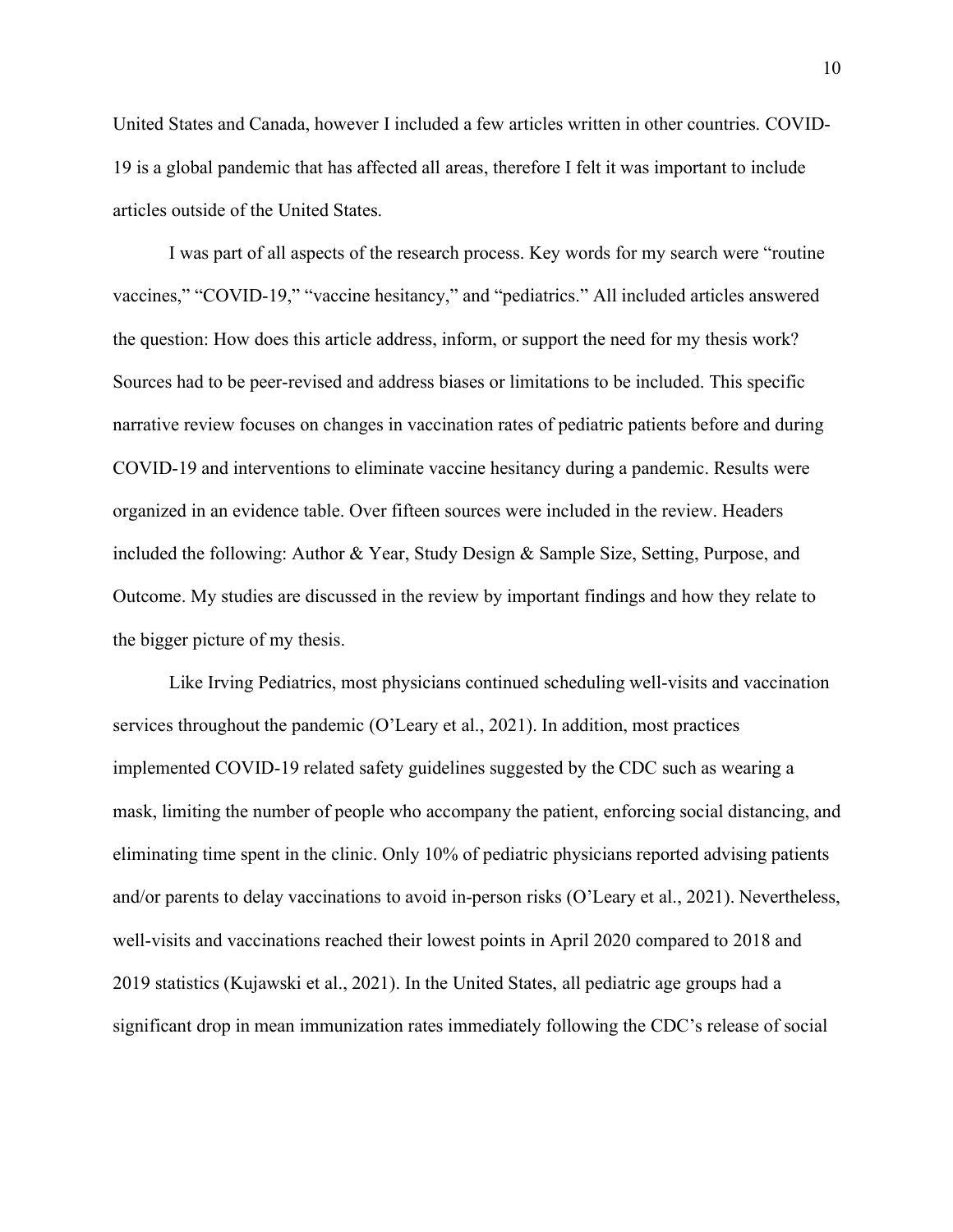distance guidances: 31% for ages 0-2, 78% for ages 3-9, and 82% for ages 10-17 (O'Leary et al., 2020).

Due to Irving Pediatric's location, I thought it would be important to gather statistics solely from clinics across the state of Texas. According to data analyzed from the Texas Immunization Registry, there was a 47% relative decline in immunization rates between 2019 and 2020 among 5-month-olds and a 58% decline among 16-month-olds. Only a 5% decline was observed among 24-month-olds. These numbers are significantly larger than the 31% national average for unvaccinated children under the age of two. Declines in immunization rates were larger in rural counties and coincided with increases in state vaccine exemptions over the past 5 years due to an aggressive anti-vaccine movement in Texas (Nuzhath et al., 2021).

Decreased vaccination rates also held true for other countries outside of the United States. For example, the University of Toronto determined that coverage rates in Canadian children under 2 years decreased significantly in the early months of the COVID-19 pandemic, especially in children aged 15 and 18 months old (Wang et al., 2022). Similarly, Wuxi, China experienced delays in more than 50% of planned vaccinations throughout February and March 2020 (Ji et al., 2022).

Both vaccine confidence and risk perception play a vital role in whether a parent chooses to vaccinate their children. According to the CDC, vaccine confidence is the belief that vaccines work, are safe, and are part of a trustworthy medical agenda. Risk perception refers to people's subjective judgements regarding the likelihood of negative occurrences that result from vaccines such as injury, disease, illness, and death. Many other factors influence vaccine decision-making, such as patient demographics. During the pandemic, households with higher incomes had less hesitancy, with both increased confidence and decreased risk perception (He et al., 2021).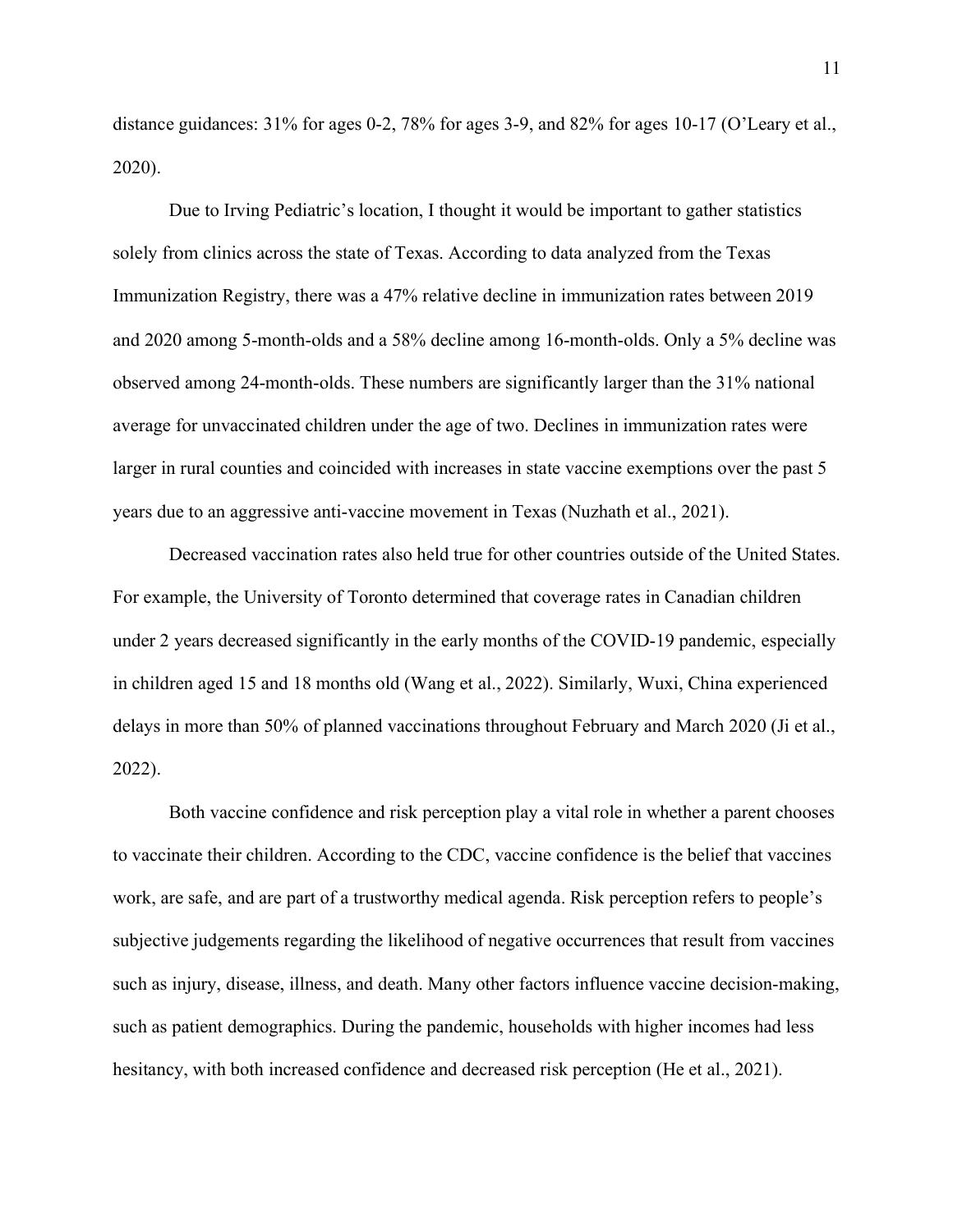Hispanic ethnicity displayed increased confidence, but increased risk perception. The African American race had no association with confidence, however, did have increased risk perception (He et al., 2021). Furthermore, the proportion of up-to-date vaccines were lowest in non-Hispanic Black children across all age groups, both during and prior to the pandemic (DeSilva et al., 2021). Large household sizes and lack of insurance also played a significant role in vaccine delays (Alsuhaibani and Alaqeel, 2020). Data from studies such as these suggests that different strategies for different demographic groups may be needed to target effective communication about vaccines.

According to a survey in London, 85.7% of respondents considered it important for their children to receive routine vaccinations on-time during the pandemic (Bell et al., 2020). However, there was lack of clarity if vaccination services were operating as normal, difficulties organizing appointments, and fear of contracting COVID-19 while visiting clinics. Similar opinions were held in Italy as 34% of respondents of a survey given by the Italian Pediatric Society reported skipping a vaccine appointment. 44% reported they were afraid of contracting the COVID-19 virus, 42% reported vaccination services postponed the appointed, and 13% reported that their pediatrician's office was closed (Russo et al., 2021). Universal across all studies selected for this literature review, the most common reason for delay was the fear of being infected with COVID-19.

Many parents felt their child's risk of acquiring vaccine-preventable diseases were low due to physical distancing measures, thus vaccinating their children was more risky than beneficial (Bell et al., 2020). However, this is simply trading one deadly disease for another. For example, coverage levels that drop below 80% could lead to a 3-fold increase in measles annually in children across the United States. Many do not know that measles is airborne and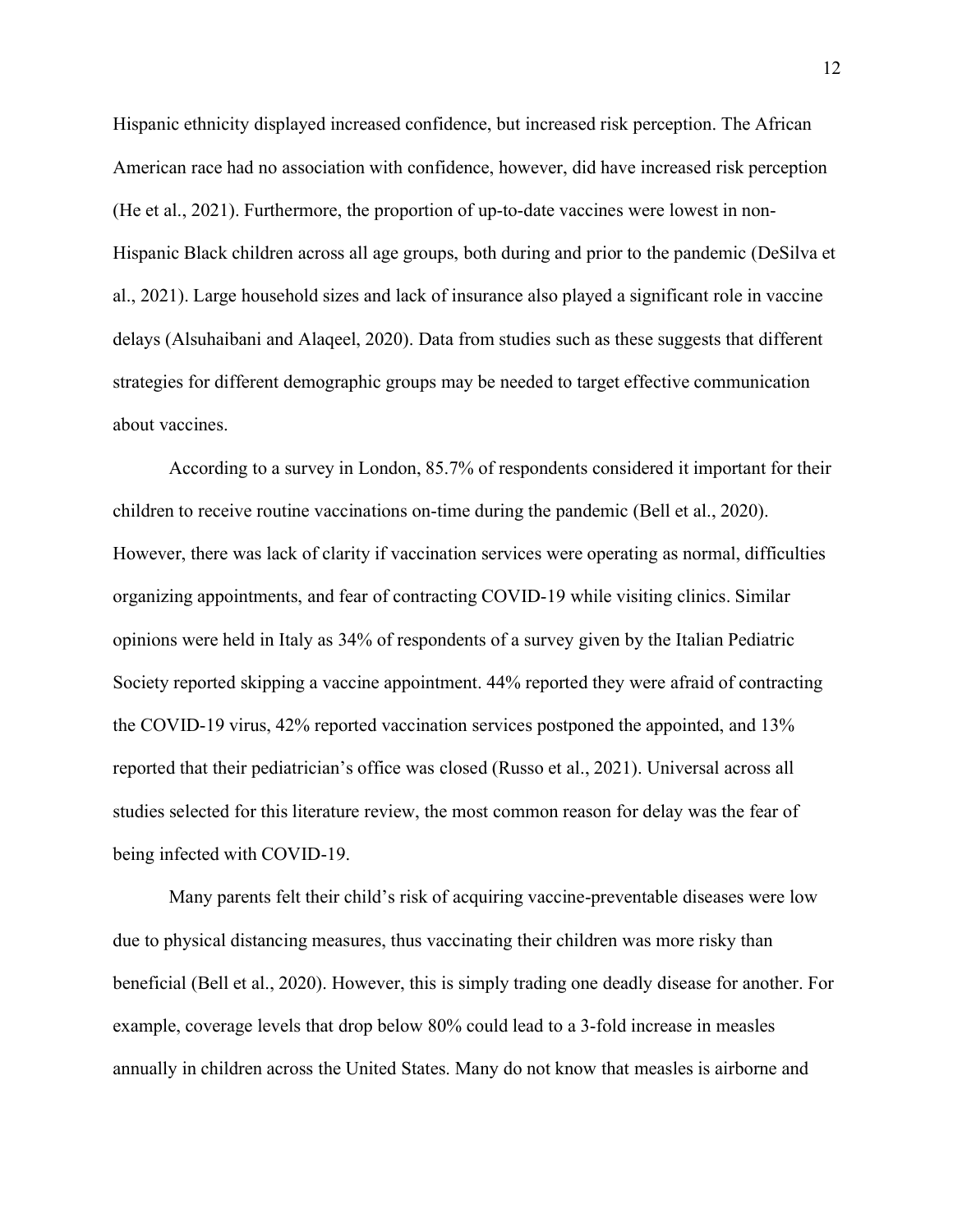much more transmissible than COVID-19 (Zhong et al., 2020). As soon as social-distancing guidelines relax, this disease has the potential to run rampant among unvaccinated children. A study conducted by the University of Wisconsin-Madison projected a decline in projected vaccination coverage for infants born in 2019 from 90% to 82% for their first does of the MMR vaccine (Carias et al., 2020). Ephrem Tekle Lemango, associate director for immunization at UNICEF states, "Even before the pandemic, we were seeing how even small pockets of low measles immunization coverage could fuel unprecedented outbreaks, including in countries where the disease had been considered eradicated," (Torjesen, 2021). COVID-19 has caused these gaps to grow even larger, which could eventually lead to deadly outbreaks. This is especially risky for schools that are reopening for in-person learning.

It is important to know which routine vaccinations have had the steepest declines since the beginning of the pandemic. Compared to the 2017-2019 average vaccination rates, there was a 28% reduction in MMR vaccine uptake, a 35% reduction in HPV vaccine uptake, and a 30% reduction in Tdap vaccination uptake in 2020 for children and adolescents enrolled in Louisiana Medicaid (Walker et al., 2022). Another study in Singapore found a 25.6-73.6% drop-in MMR uptake rates, a 0.4-10.3% drop for 5-in-1 vaccine uptake rates (Diphtheria, Tetanus, Pertussis, inactivated Polio-Haemophilus influenza) and an 8.0–67.8% drop-in uptake rates for PCV (Zhong et al., 2020).

Although vaccine administration rebounded during June–September 2020, approaching pre-pandemic levels in most jurisdictions, this increase was not sufficient to achieve the catch-up vaccination rates needed to address the many months when children missed routine immunizations. According to the University of Wisconsin-Madison School of Medicine, a 15% catch-up rate may be necessary to achieve projected vaccination coverage similar to previous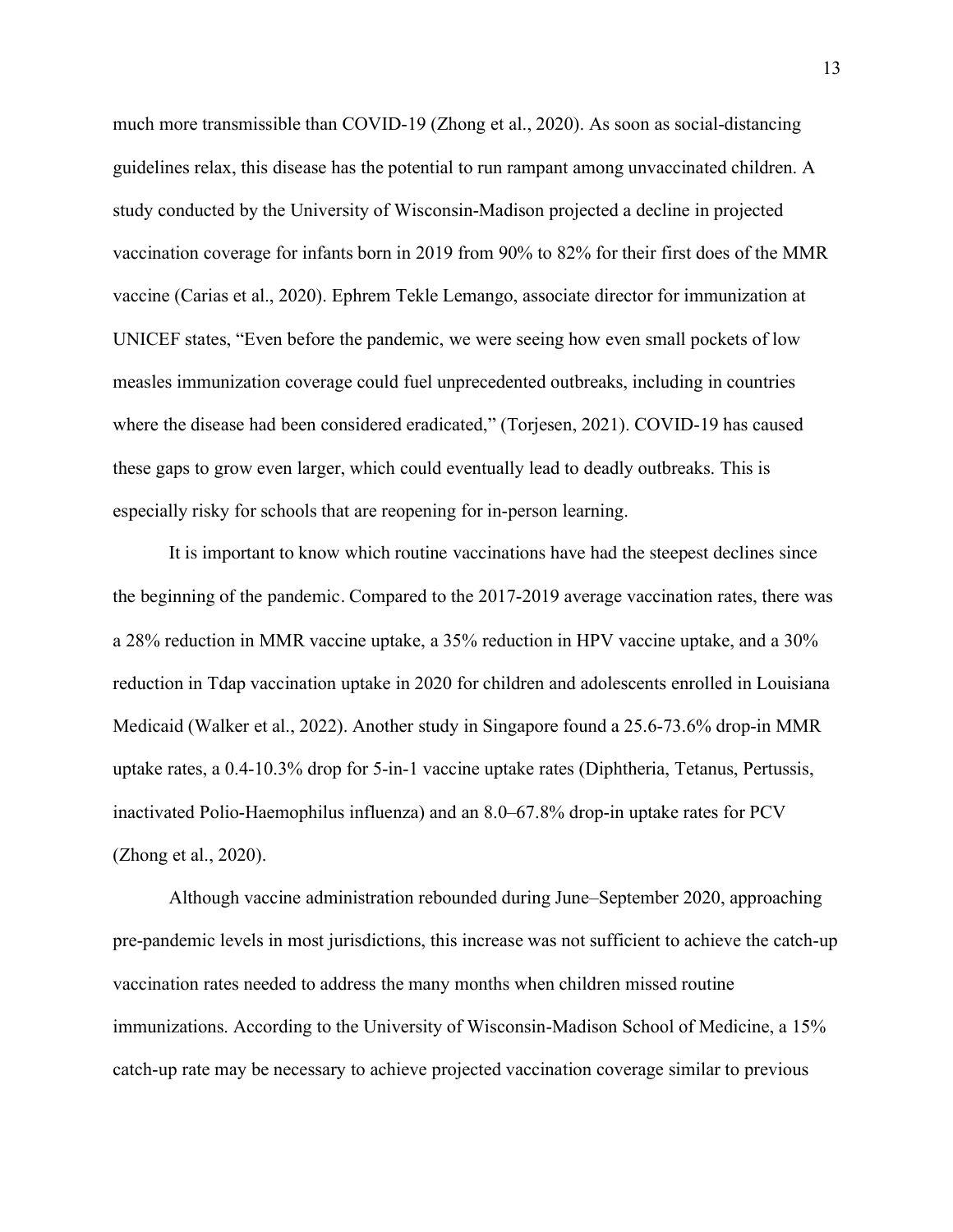years (Carias et al., 2020). Schools and local public health authorities should continue to enforce school vaccination requirements and encourage catch-up schedules, even for children attending school virtually, to ensure a safe return to in-person learning for US children.

Simple solutions can have a significant impact in improving pediatric vaccination rates. For example, pediatricians should communicate that they are open despite the pandemic and have taken the necessary precautions to ensure patient safety. In fact, the CDC recommends that providers consider co-administering COVID-19 vaccines with other routinely recommended vaccines to limit in-person visits. In addition, parents can consider immunization assessment and counseling during the telemedicine visit and scheduling the patient for a brief vaccination-only encounter at an appropriate time and location.

Patient reminder and recall systems are also effective intervention methods that lead to increased vaccination rates. Patients of a target population are reminded when immunizations are due (reminders) or late (recall). This can be done via postcard, letter, telephone, text-message, etc. Walk-in and after-hours vaccination clinics as well as providing vaccinations free of charge are also effective strategies for improving childhood immunization rates. In fact, many children are eligible for free vaccinations through the Vaccines for Children Program (Centers for Disease Control and Prevention, 2016). Programs such as these should be emphasized for families who cannot afford to go to the doctor or do not have health insurance.

Patient education also plays a critical role in pediatric vaccination rates. It is crucial that healthcare providers amplify positive and accurate information to the public. This can be in the form of a conversation with a healthcare provider, informational posters in exam rooms, and vaccine information sheets/webpages. A randomized control study testing the combination of an educational video and informational handout resulted in a statistically significant score reduction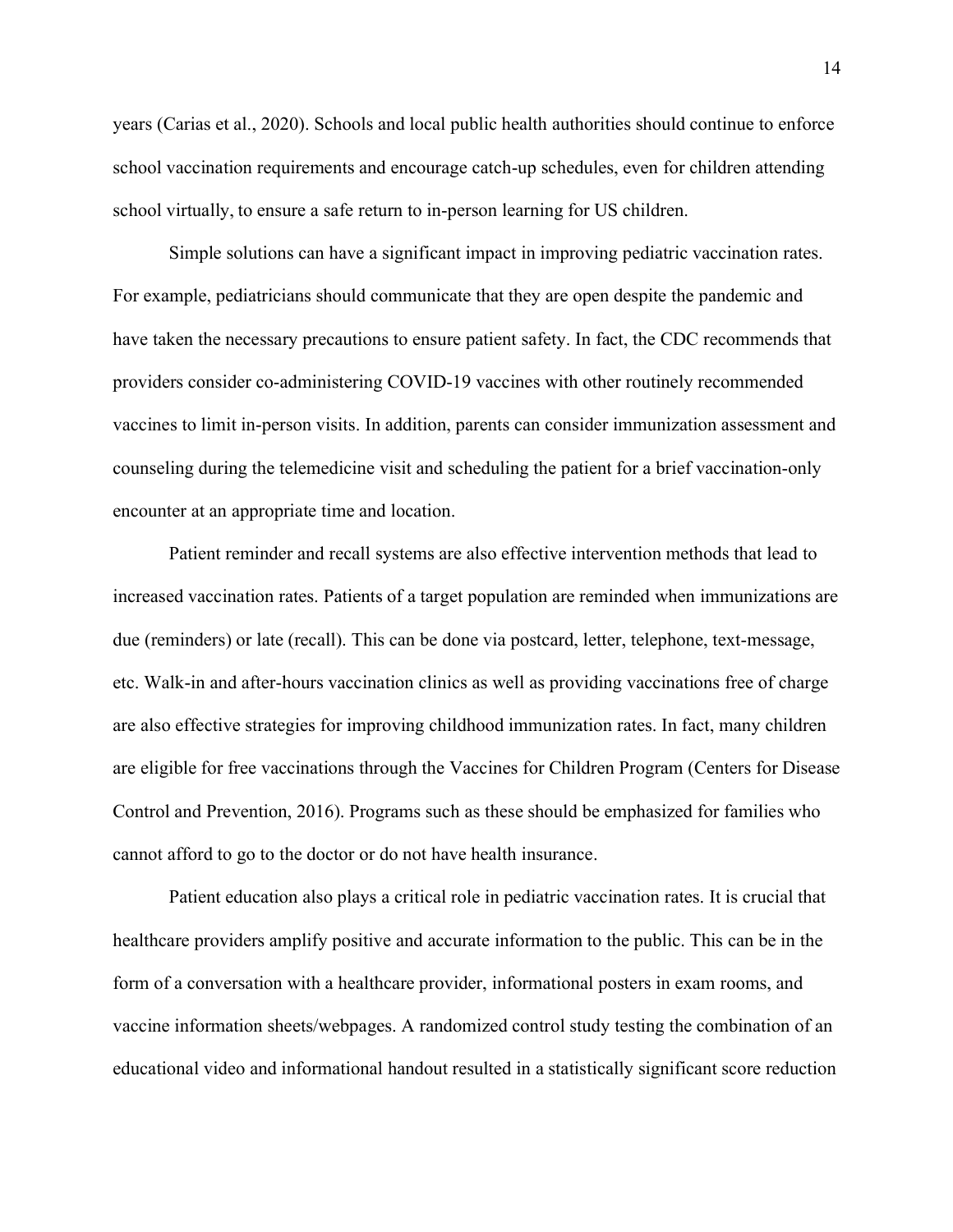of 5.2 points on the Parent Attitudes about Childhood Vaccines (PACV) survey, indicating a reduction in parental vaccine hesitancy (Williams et al., 2013). Another important strategy is to target expecting mothers during prenatal visits. One study found that 90.0% of children whose mothers had received prenatal vaccination education were fully immunized by 12 months of age, compared with 82.9% of children whose mothers had not received the intervention. Children in the intervention group were 3.4 times more likely to complete the full vaccination series and 2.3 times more likely to complete the series on time than children whose mothers did not receive the intervention (Pappano et al., 2004). As a future pediatric PA, I will play a vital role in counseling vaccine-hesitant parents and establishing confidence. Knowing these different intervention strategies and the reasoning behind them will help me increase vaccination rates in pediatric patients and consequently reduce the rate of vaccine-preventable diseases.

### **Conclusion**

This internship and literature review have taught me the skills necessary for evidencebased practice and effective communication. This will help me provide the highest quality patient care as a physician assistant. Evidence-based practice is not only about applying the best research evidence to a PA's decision-making, but also taking the patient's situation and values into account. Medicine requires individualized care, especially in the midst of a global pandemic. My goal is to always keep improving for my patients and make sure they are satisfied with the outcome of their care. This project has not only taught me how to search and review literature effectively but evaluate my findings and consider all interventions.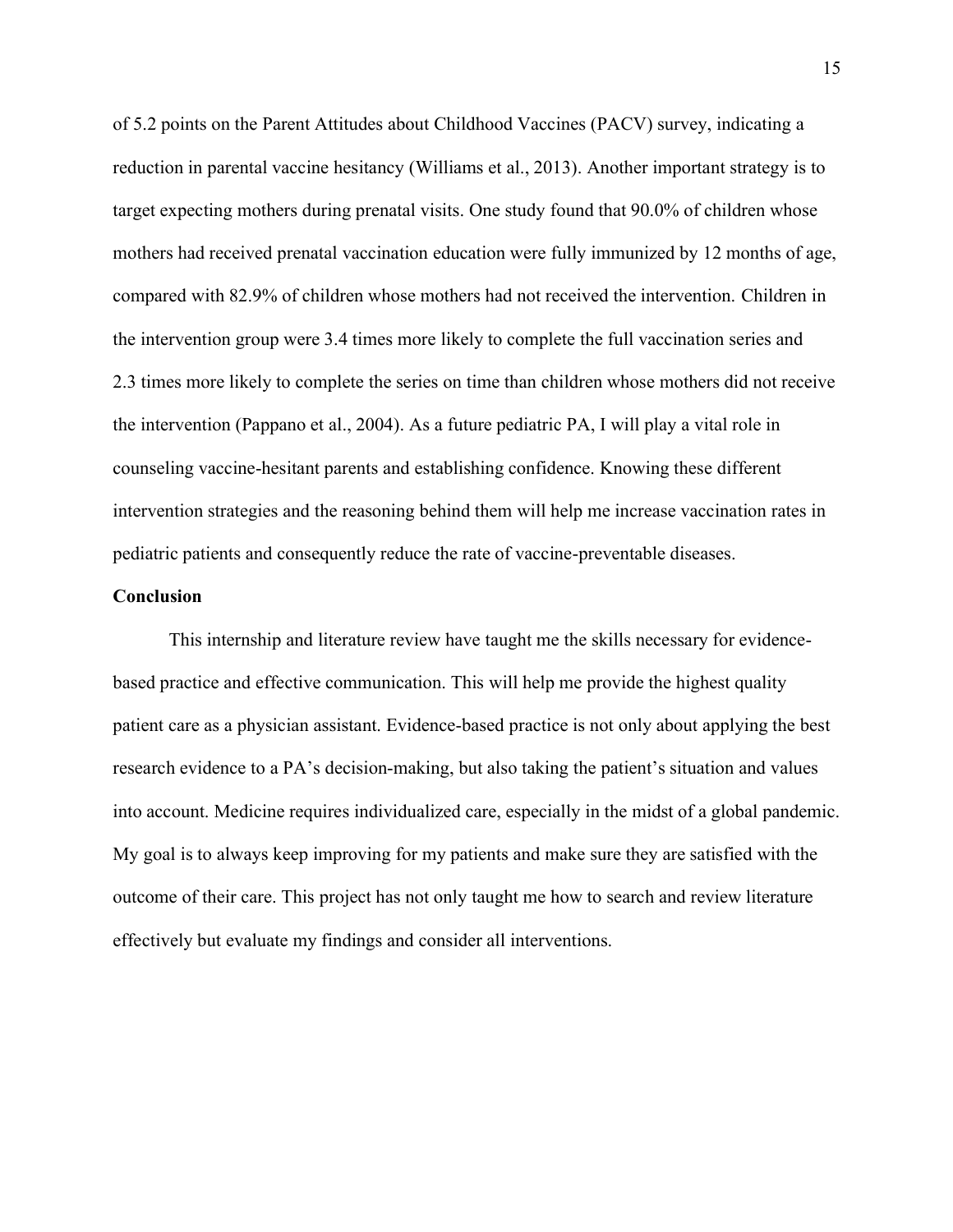#### **References**

- Alsuhaibani, M., & Alaqeel, A. (2020). Impact of the COVID-19 pandemic on routine childhood immunization in Saudi Arabia. *Vaccines*, *8*(4), 581. https://doi.org/10.3390/vaccines8040581
- Bell, S., Clarke, R., Paterson, P., & Mounier-Jack, S. (2020). Parents and guardians' views and experiences of accessing routine childhood vaccinations during the coronavirus (COVID-19) pandemic: a mixed methods study in England. *PLOS ONE*, *15*(12). https://doi.org/10.1371/journal.pone.0244049
- Carias, C., Pawaskar, M., Nyaku, M., Conway, J. H., Roberts, C. S., Finelli, L., & Chen, Y.-T. (2021). Potential impact of COVID-19 pandemic on vaccination coverage in children: a case study of measles-containing vaccine administration in the United States (US). *Vaccine*, *39*(8), 1201-1204. https://doi.org/10.1016/j.vaccine.2020.11.074
- Centers for Disease Control and Prevention. (2021, March 23). *US Primary Care Providers' experiences and practices related to routine pediatric vaccination during the COVID-19* pandemic. Centers for Disease Control and Prevention. Retrieved May 1, 2022, from https://www.cdc.gov/vaccines/hcp/pediatric-practices-during-COVID-19.html
- DeSilva, M. B., Haapala, J., Vazquez-Benitez, G., Daley, M. F., Nordin, J. D., Klein, N. P., Henninger, M. L., Williams, J. T., Hambidge, S. J., Jackson, M. L., Donahue, J. G., Qian, L., Lindley, M. C., Gee, J., Weintraub, E. S., & Kharbanda, E. O. (2022). Association of the COVID-19 pandemic with routine childhood vaccination rates and proportion up to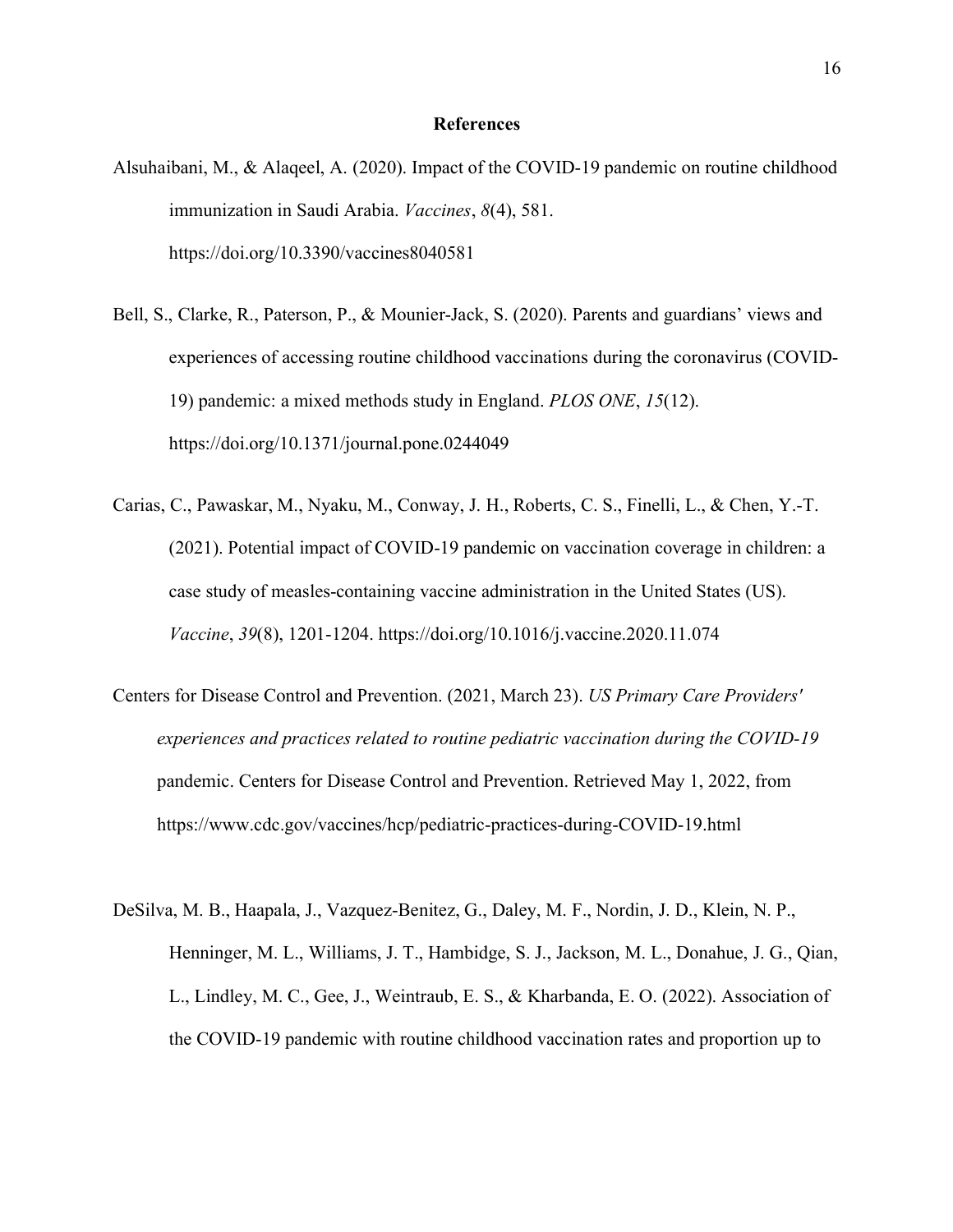date with vaccinations across 8 US health systems in the vaccine safety datalink. *JAMA Pediatrics*, *176*(1), 68. https://doi.org/ 10.1001/jamapediatrics.2021.4251

- He, K., Mack, W. J., Neely, M., Lewis, L., & Anand, V. (2021). Parental perspectives on immunizations: impact of the COVID-19 pandemic on childhood vaccine hesitancy. *Journal of Community Health*, *47*(1), 39-52. https://doi.org/10.1007/ s10900-021-01017- 9
- Ji, C., Piche-Renaud, P.-P., Apajee, J., Stephenson, E., Forte, M., Friedman, J. N., Science, M., Zlotkin, S., Morris, S. K., & Tu, K. (2022). Impact of the COVID-19 pandemic on routine immunization coverage in children under 2 years old in Ontario, Canada: a retrospective cohort study. *Vaccine*, *40*(12), 1790-1798. https://doi.org/10.1016/j.vaccine.2022.02.008
- Kempe, A., Saville, A. W., Albertin, C., Zimet, G., Breck, A., Helmkamp, L., Vangala, S., Dickinson, L. M., Rand, C., Humiston, S., & Szilagyi, P. G. (2020). Parental hesitancy about routine childhood and influenza vaccinations: A national survey. *Pediatrics*, *146*(1). https://doi.org/10.1542/peds.2019-3852
- Kujawski, S. A., Yao, L., Wang, H. E., Carias, C., & Chen, Y.-T. (2022). Impact of the COVID-19 pandemic on pediatric and adolescent vaccinations and well child visits in the United States: a database analysis. *Vaccine*, *40*(5), 706-713. https:// doi.org/10.1016/j.vaccine.2021.12.064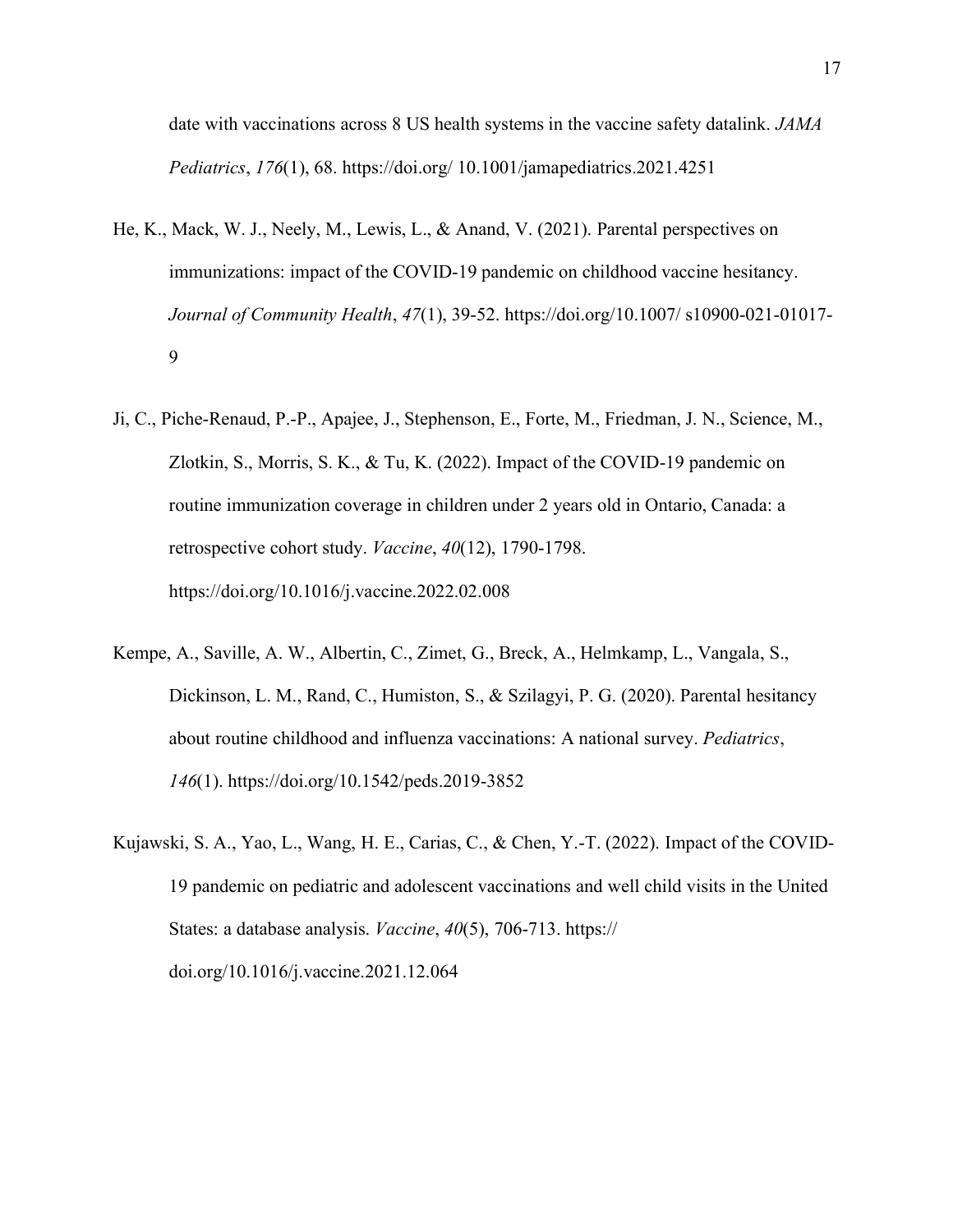- Nuzhath, T., Ajayi, K. V., Fan, Q., Hotez, P., Colwell, B., Callaghan, T., & Regan, A. K. (2021). Childhood immunization during the COVID-19 pandemic in Texas. *Vaccine*, *39*(25), 3333-3337. https://doi.org/10.1016/j.vaccine.2021.04.050
- O'Leary, S. T., Cataldi, J., Lindley, M. C., Beaty, B. L., Hurley, L. P., Crane, L. A., Brtnikova, M., Gorman, C., Vogt, T., Kang, Y., & Kempe, A. (2021). US primary care providers' experiences and practices related to routine pediatric vaccination during the COVID-19 pandemic. *Academic Pediatrics*. https://doi.org/10.1016/j.acap.2021.10.005
- O-Leary, S. T., Trefren, L., Roth, H., Moss, A., Severson, R., & Kempe, A. (2021). Number of childhood and adolescent vaccinations administered before and after the COVID-19 outbreak in Colorado. *JAMA Pediatrics*, *175*(3), 305. https://doi.org/10.1001/ jamapediatrics.2020.4733
- Pappano, D., Humiston, S., & Goepp, J. (2004). Efficacy of a pediatric emergency department– Based Influenza Vaccination Program. *Archives of Pediatrics & Adolescent Medicine*, *158*(11), 1077. https://doi.org/10.1001/archpedi.158.11.1077
- Russo, R., Bozzola, E., Palma, P., Corsello, G., & Villani, A. (2021). Pediatric routine vaccinations in the COVID 19 lockdown period: the survey of the Italian Pediatric Society. *Italian Journal of Pediatrics*, *47*(1). https://doi.org/10.1186/ s13052-021-01023- 6
- Santoli, J. M., Lindley, M. C., DeSilva, M. B., Kharbanda, E. O., Daley, M. F., Galloway, L., Gee, J., Glover, M., Herring, B., Kang, Y., Lucas, P., Noblit, C., Tropper, J., Vogt, T., & Weintraub, E. (2020). Effects of the COVID-19 pandemic on routine pediatric vaccine